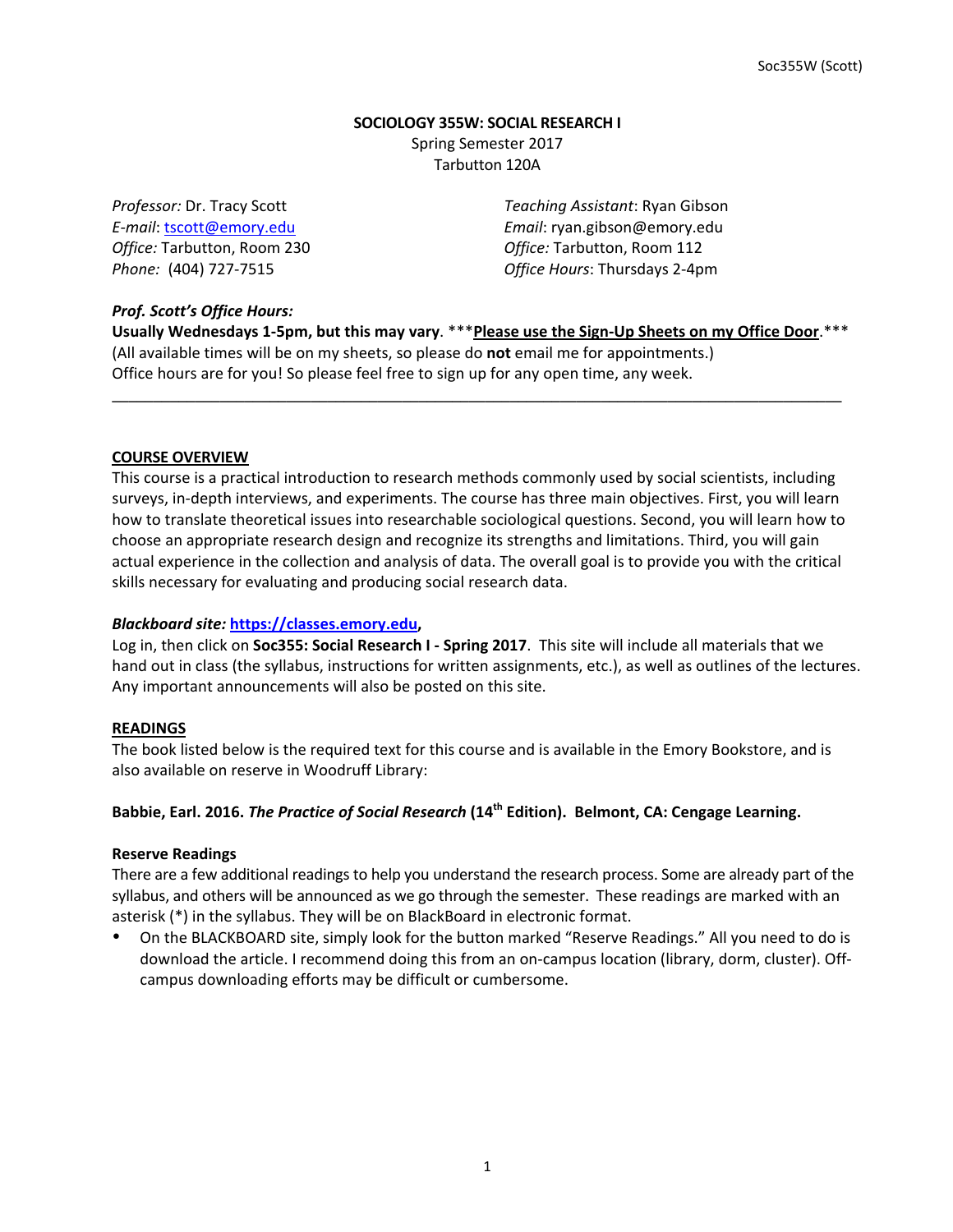# **COURSE REQUIREMENTS**

The goal of this class is to teach you to DO social research, thus, we focus on activities that involve doing different aspects of research. Because the class does not have a lot of reading and there are no exams, you are expected to put a lot of energy and effort into the assignments and the final paper!

# **1. Class Participation & Exercises (10%)**

# **Class Participation (5%)**

Participation in class discussions is very important, particularly discussions that focus on developing and *implementing the class survey.* Attendance is strongly encouraged. Missing more than 2 required classes will lead to deductions in points, as will little or no participation.

# **Class Exercises (5%)**

A number of classes will involve *in-class exercises*. Some are already noted on the syllabus; other exercises will be determined as we go through the semester. These exercises will be graded on the simple basis of: participation or no participation.

# **2.** Eight short written assignments (50% total)

These 8 assignments are integral to the course and your final research paper. Together they account for 50% of your final grade.

- Assignments 1, 3, 4, 6, 7, & 8 are worth  $5%$  each (30% total)
- Assignments 2 & 5 are 10% each (20% total)
- The first 4 assignments constitute the beginning of your research project. The first assignment has you choose a research topic and formulate research questions based on that topic. The 2<sup>nd</sup> assignment is an annotated bibliography on your topic. The  $3^{rd}$  assignment focuses on clarifying your hypotheses and your research design. The  $4<sup>th</sup>$  assignment is data collection for the class survey
- Assignments 5 & 6 are exercises on using other (non-survey) research methods.
- Assignments 7 & 8 involve analyses of the survey data collected for your research project.

# **3. Final Research Paper (40%)**

- The Final Research Paper should be 15-20 pages in length
- Final Paper is due Wednesday, May 3rd by 5:30pm

Additional information about the class goal and format: The overall goal of this class is to teach you how to develop your own sociological research project, implement it, and write it up. Thus, the major assignment for this class is completion of a research paper, based on your own sociological research topic. For practical reasons, everyone's research project will involve the method of **survey** research, and will be based on a survey that we develop and implement as a class. The survey will be broad enough to allow many different research questions. Many of the short assignments will be preliminary sections of the paper. More specific instructions for the paper will be handed out separately.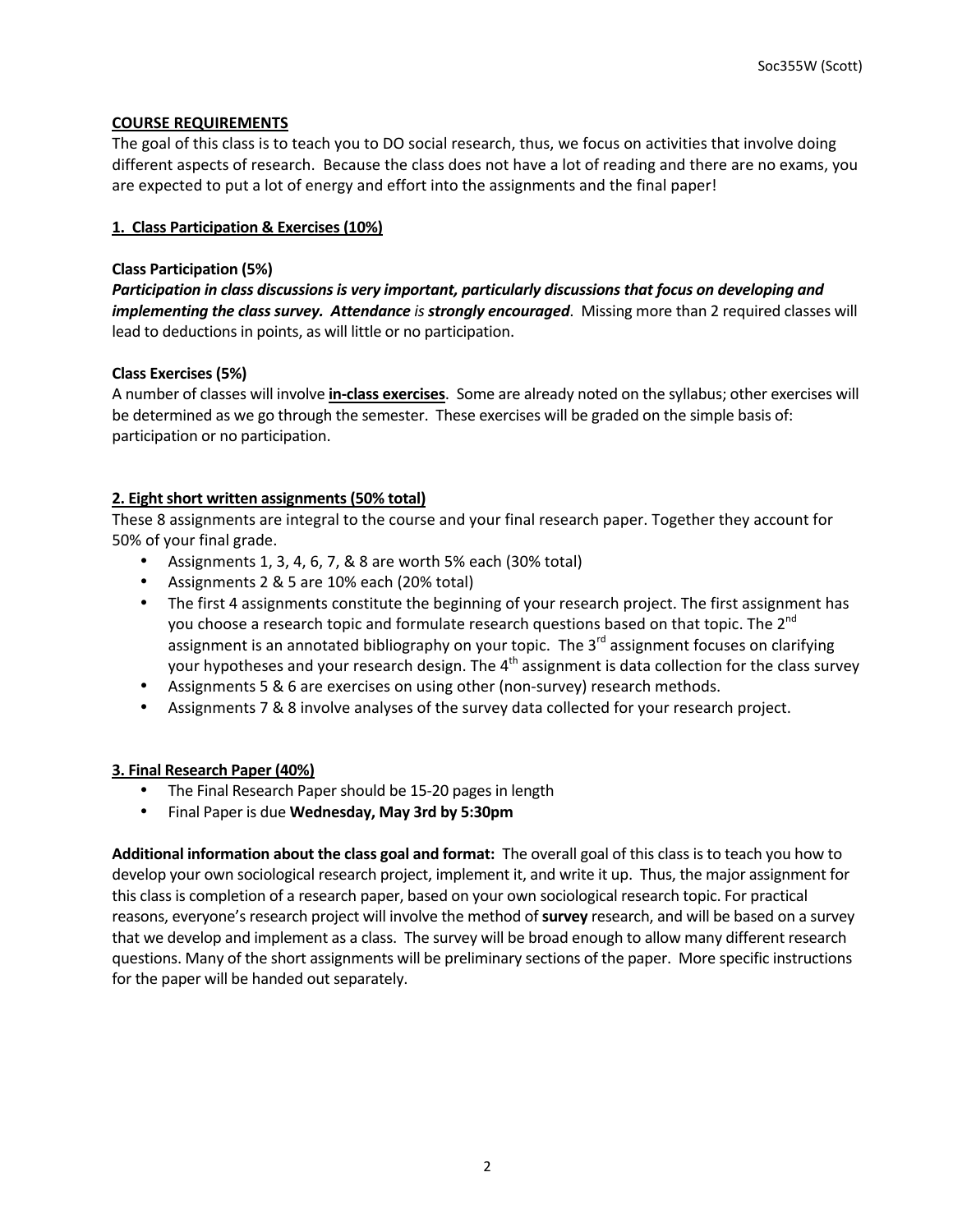| <b>Assignment #</b> | <b>Assignment</b>                                    | Due Date      |
|---------------------|------------------------------------------------------|---------------|
| 1                   | Developing a research question                       | Jan-26        |
| 2                   | Annotated Bibliography                               | <b>Feb-21</b> |
| 3                   | Conceptualization, Operationalization and Hypotheses | Feb-28        |
| 4                   | Survey Project which consists of several parts       |               |
|                     | Pilot test Online Survey                             | $Jan-23$      |
|                     | 1 <sup>st</sup> EMAIL for Online Survey              | <b>Jan-29</b> |
|                     | 2nd EMAIL for Online Survey                          | Feb 5 or 7    |
|                     | 3rd EMAIL for Online Survey                          | $Feb-19$      |
| 5                   | Interview Research                                   | Apr-06        |
| 6                   | Content Analysis (in class)                          | <b>Mar-30</b> |
| 7                   | Univariate Data Analysis                             | <b>Apr-13</b> |
| 8                   | <b>Bivariate Data Analysis</b>                       | <b>Apr-20</b> |
| <b>Final Paper</b>  | <b>Final Paper</b>                                   | May 3         |

# **Overview of Assignments and Due Dates**

# **SOME GROUND RULES**

## *General Communication*

I provide very detailed information and instructions in all of the course documents. I will also send periodic BlackBoard announcements and/or emails about any further course information.

- Please read all of the written Course communications thoroughly!
- If you have questions after you have read everything in a particular course document (syllabus, paper instructions, study guide), then feel free to ask me.
- **Do NOT ask/email me questions that I have already answered** in a course document or via posted announcement/emails. I will not respond to these questions.

# *Email Communication*:

I generally try to respond to emails within 24 hrs, but I do not guarantee a response within 24 hrs. I do not answer emails after 8pm at night.

# *General Conduct*:

Please be mindful of the general code of conduct that you would use in any classroom setting. I expect us all to be respectful of one another.

- Please do not arrive late to class.
- Once in class, please refrain from carrying on private conversations with your neighbor(s). This is distracting for everyone else in the room.
- Please refrain from texting, checking Facebook, or any other non-class activities during all class meetings. If you are found to be engaging in these activities, you will be asked to leave the classroom for the remainder of the class.

# The use of cell phones is not permitted in this class. Please turn OFF your phones before entering the *classroom.*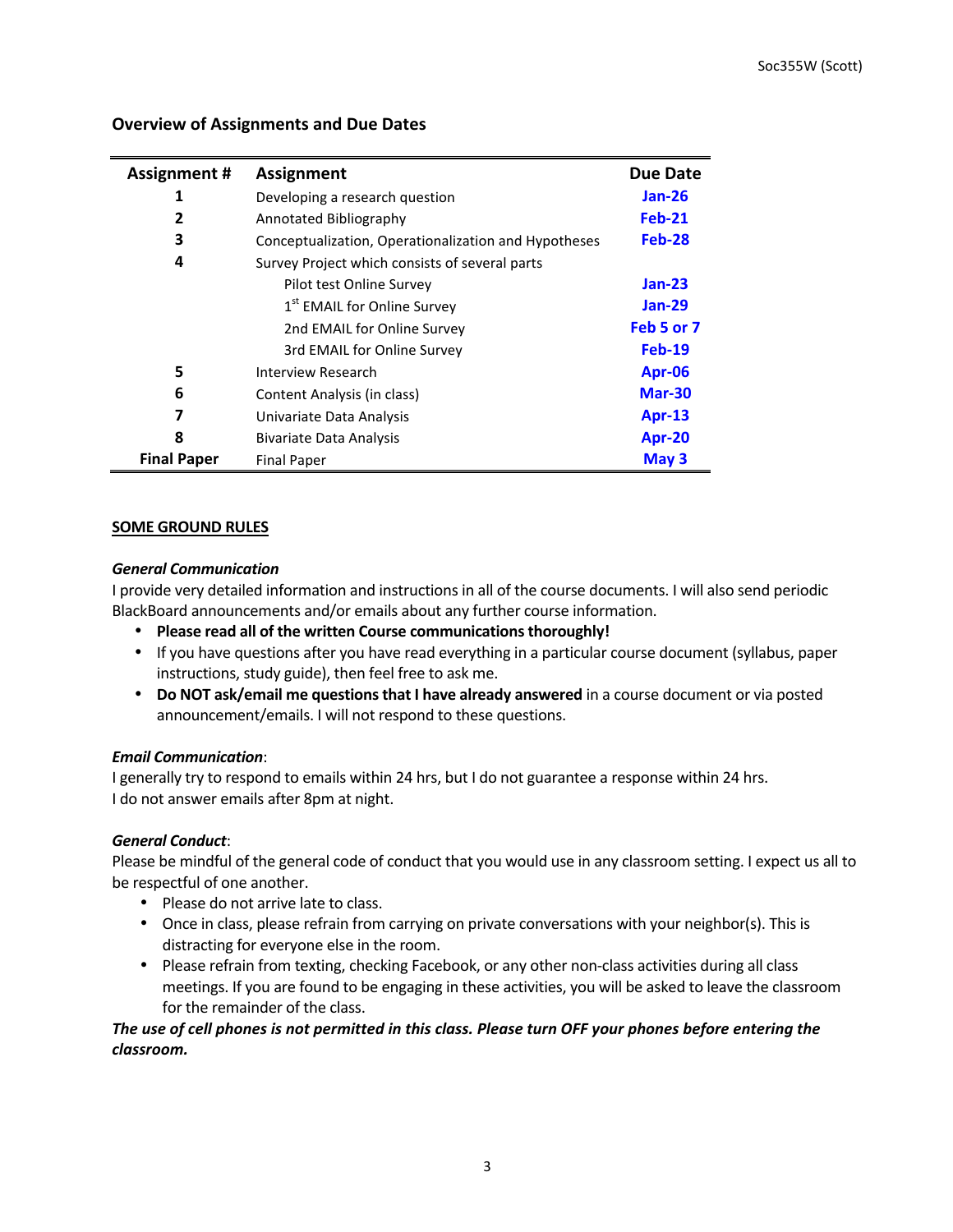*Missed Classes*: You are responsible for missed material. Please get notes from one of your classmates. After you have read all of the missed material, if you still have questions, please come to my office hours. (Do not email me to ask about missed class material.)

#### *Late Assignments***:**

I will accept late assignments but your grade on the assignment will be lowered by  $\frac{1}{2}$  a letter grade for each day the assignment is late. Most reasons to turn in a late assignment are not valid. I will be the judge of what constitutes a valid excuse and what does not. Personal illness and family emergencies are valid excuses, but they still will require some form of documentation. Oversleeping, trips out of town, interviews, car trouble, and work-related absences are not valid excuses for missing an assignment.

**Extra Credit:** There are no extra credit assignments available in this course.

**Video/Audio**: You may not video or audiotape lectures without my express consent.

# **OTHER IMPORTANT INFORMATION**

#### **Accommodating Disabilities:**

If you have or acquire any sort of condition that may require special accommodation(s), you MUST register with ADSR; please see the instructions at http://equityandinclusion.emory.edu/access/students/index.html

Then, please follow all of ADSR's steps for your accommodations, and notify me as soon as possible so that we may make the appropriate arrangements. Proper documentation from the Office of Access, Disability Services and Resources (ADSR) will be required.

#### **Academic Conduct:**

Emory College has established an Honor Code outlining an appropriate code of conduct with respect to academic honesty and plagiarism. Information on Emory's Honor code can be accessed at: http://catalog.college.emory.edu/academic/policies-regulations/honor-code.html

See more specific code on Plagiarism here: http://www.english.emory.edu/home/undergraduate/plagiarism.html

It is your responsibility to familiarize yourself with the policies and procedures of the university, and violation of these policies will result in referral to the Honor Council. Plagiarism and cheating will not be tolerated. You must ensure that you cite references appropriately in your written work. When you paraphrase from others, cite their work in the text, and reference the citation in your bibliography. When you use direct quotes from others, be sure to insert quotation marks around the borrowed text and cite appropriately.

Honor Code Statement: I pledge to pursue all academic endeavors with honor and integrity. I understand the principles of the Emory College Honor System, and I promise to uphold these standards by adhering to the Honor Code in order to preserve the integrity of Emory College and its individual members.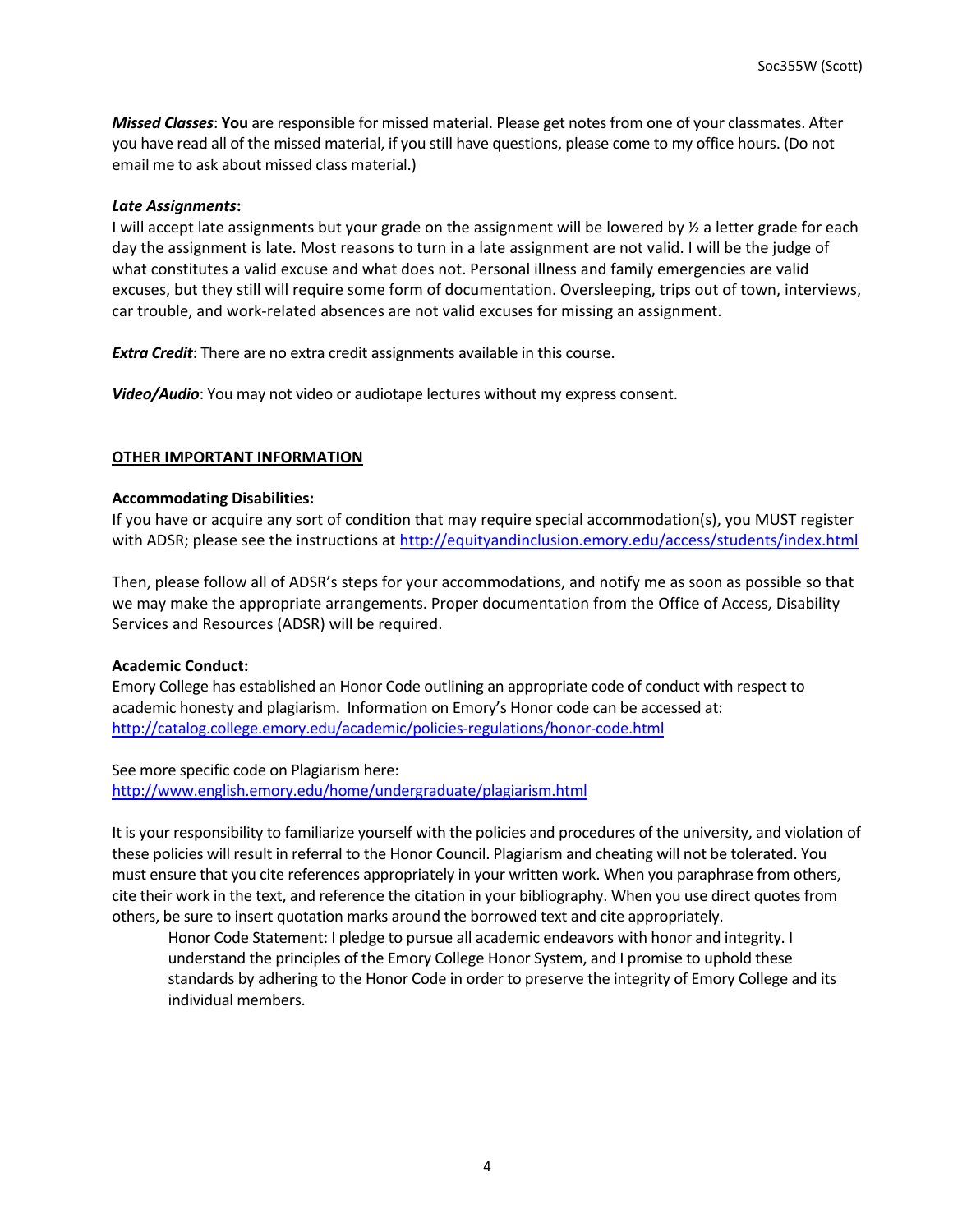# **TENTATIVE CLASS SCHEDULE** (subject to change)

| <b>TOPIC 1</b><br>Jan 10 (T): | <b>Why Research Methods?</b><br>Introductions                                                                                                                                                                                                                                                                         |
|-------------------------------|-----------------------------------------------------------------------------------------------------------------------------------------------------------------------------------------------------------------------------------------------------------------------------------------------------------------------|
| Jan 12 (Th):                  | Babbie, Chapter 1: Human Inquiry and Science<br>In Class Exercise: Evaluating Information                                                                                                                                                                                                                             |
| <b>TOPIC 2</b><br>Jan 17 (T): | Theory and Research: How do they relate?<br>Babbie, Chapter 2: Paradigms, Theory, and Social Research<br>*Steven D. Levitt & Stephen J. Dubner. 2006. Pp. 139-162 in Freakonomics. Rev. Ed. New<br>York: William Morrow.<br>(Assignment #1 handed out)                                                                |
| Jan 19 (Th):                  | Babbie Chapter 17: Reading and Writing Social Research<br>*Andrea Scott. 2013. Formulating a Thesis. In Writing Commons: The Home for<br>Writers. Retrieved from http://writingcommons.org/open-text/writing-<br>processes/focus/856-formulating-a-thesis<br>(Assignment #2 handed out)<br>(Assignment #4 handed out) |
| By Jan 23:                    | <b>PILOT TEST SURVEY sometime over weekend (part of Assignment 4)</b>                                                                                                                                                                                                                                                 |
| Jan 24 (T):                   | Literature Searches: Special Session by Sociology Librarian                                                                                                                                                                                                                                                           |
| <b>TOPIC3</b><br>Jan 26 (Th): | <b>Research Design: Decisions, Decisions</b><br>Babbie, Chapter 4: Research Designs                                                                                                                                                                                                                                   |
| <b>Jan 29 (Su):</b>           | <b>SEND 1st SURVEY EMAIL on SUNDAY, Jan 29 (part of Assignment #4)</b>                                                                                                                                                                                                                                                |
| Jan 31 (Tu):                  | <b>Assignment #1 due</b><br>*Stack, Steven; Gundlach, Jim. 1992. The Effect of Country Music on Suicide. Social Forces<br>70 (5):211-218.<br>In Class Exercise: Critique of Stack & Gundlach                                                                                                                          |
| <b>TOPIC4</b><br>Feb 2 (Th):  | <b>Conceptualization, Operationalization, and Measurement</b><br>Babbie, Chapter 5: Conceptualization, Operationalization, and Measurement;<br>(Assignments #3 handed out)                                                                                                                                            |
| Feb $7(T)$ :                  | Babbie Chapter 6: Indexes, Scales and Typologies; read pp. 156-164, 174-175 (Likert-<br>Scaling)<br>In Class Exercise: Operationalization in the U.S. News College Rankings                                                                                                                                           |
| Feb 5 (Su)                    | SEND 2nd SURVEY EMAIL on Sunday, Feb 5 OR Tuesday, Feb 7 (Assignment #4)                                                                                                                                                                                                                                              |

*OR Feb 7 (Tue)*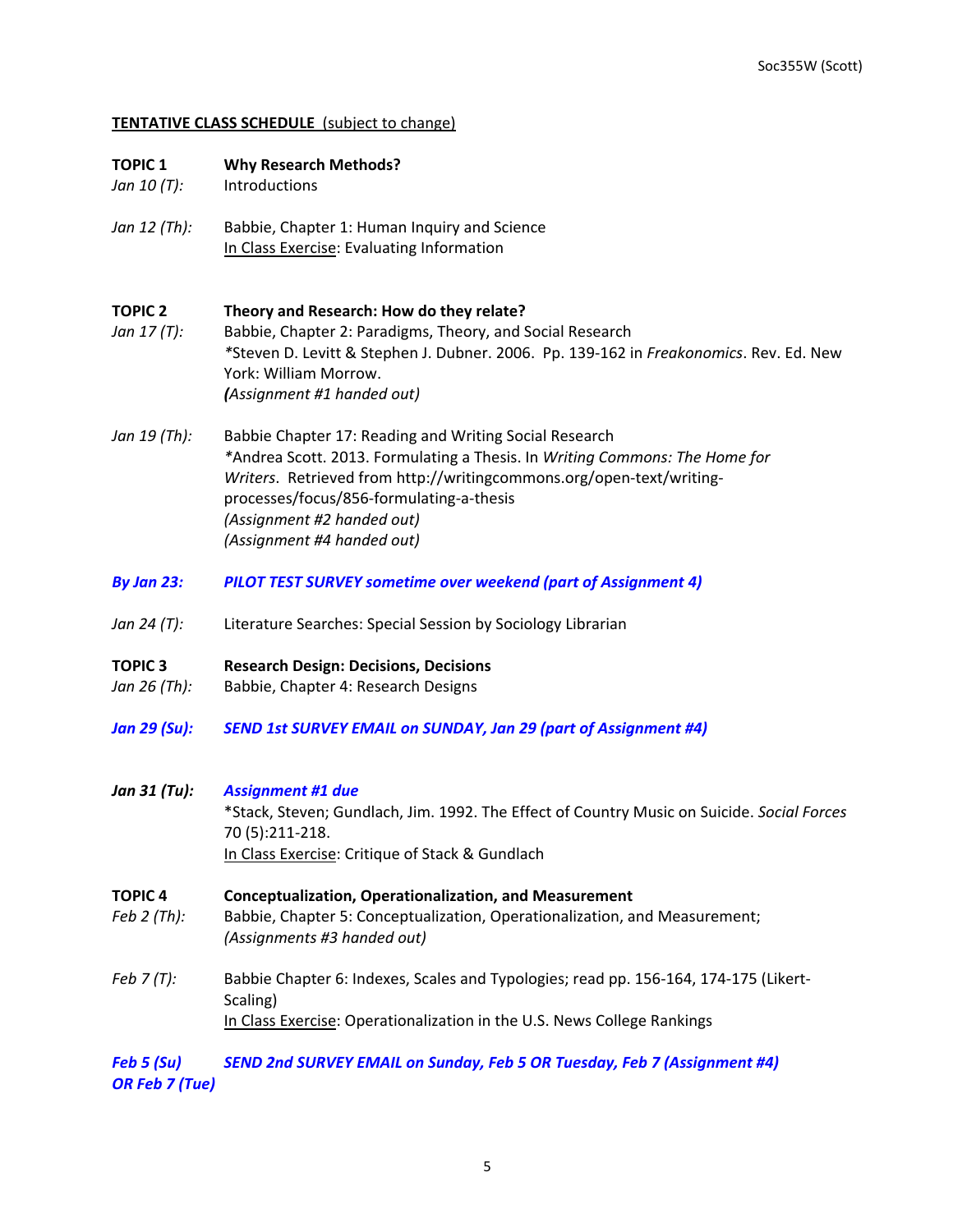#### **TOPIC 5 Surveys and Survey Design**

- *Feb 9 (Th):* Babbie, Chapter 9: Survey Research; read pp. 246-267 In Class Exercise: Survey Construction
- *Feb 14 (Tu):* Babbie, Chapter 9; read pp. 267-286

#### **TOPIC 6** Sampling: How to decide who will be in the study?

- *Feb* 16 (Th): Babbie, Chapter 7: The Logic of Sampling; read pp. 182-201
- Feb 19 (Sun): SEND 3rd SURVEY EMAIL on SUNDAY, Feb 19 (Assignment #4)
- *Feb 21 (Tu): Assignment #2 due* Babbie, Chapter 7; read pp. 201-222 \*READING TBA In Class Exercise: Evaluating claims in journalism articles

## **TOPIC 7 Ethics in Research**

- Feb 23 (Th): Babbie, Chapter 3: Ethics and Politics of Social Research In Class Exercise: Evaluating Information from Social Media
- *Feb 28 (T): Assignment #3 due* \*Laud Humphreys. 1970. The Sociologist as Voyeur. Chapter 2 in *Tearoom Trade: Impersonal Sex in Public Places*. Chicago: Aldine Publishing Co.

#### *Mar 2 (Th) CLASS CANCELLED – ENJOY SPRING BREAK!*

#### **Mar 7-11: Spring Break!**

#### **TOPIC 8 Experiments**

- *Mar 14 (T):* Babbie, chapter 8: Experiments *(Assignment #5 handed out*)
- *Mar* 16 (Th): \*Haney, Craig, Curtis Banks, and Philip Zimbardo. 1973. "Interpersonal Dynamics in a Simulated Prison." *International Journal of Criminology and Penology* 1:69-97. READ: "Methods" section, pp. 72-80. SKIM the rest of the article. \*Johnson, Cathryn. 1994. "Gender, Legitimate Authority, and Leader-Subordinate Conversations." American Journal of Sociology 59:122-135.

# READ: "Methods" section, pp. 126-129. SKIM the rest of the article.

#### **TOPIC 9 Qualitative Methods**

- *Mar 21 (T):* Babbie, Chapter 10: Qualitative Field Research
- *Mar 23 (Th):* \*Leslie Perlow. 1998. "Boundary Control: The Social Ordering of Work and Family Time in High-Tech Corporation." Administrative Science Quarterly 43:328-357. READ: "Methods" section, pp. 332-337. SKIM the rest of the article. In Class Exercise: Qualitative Interviewing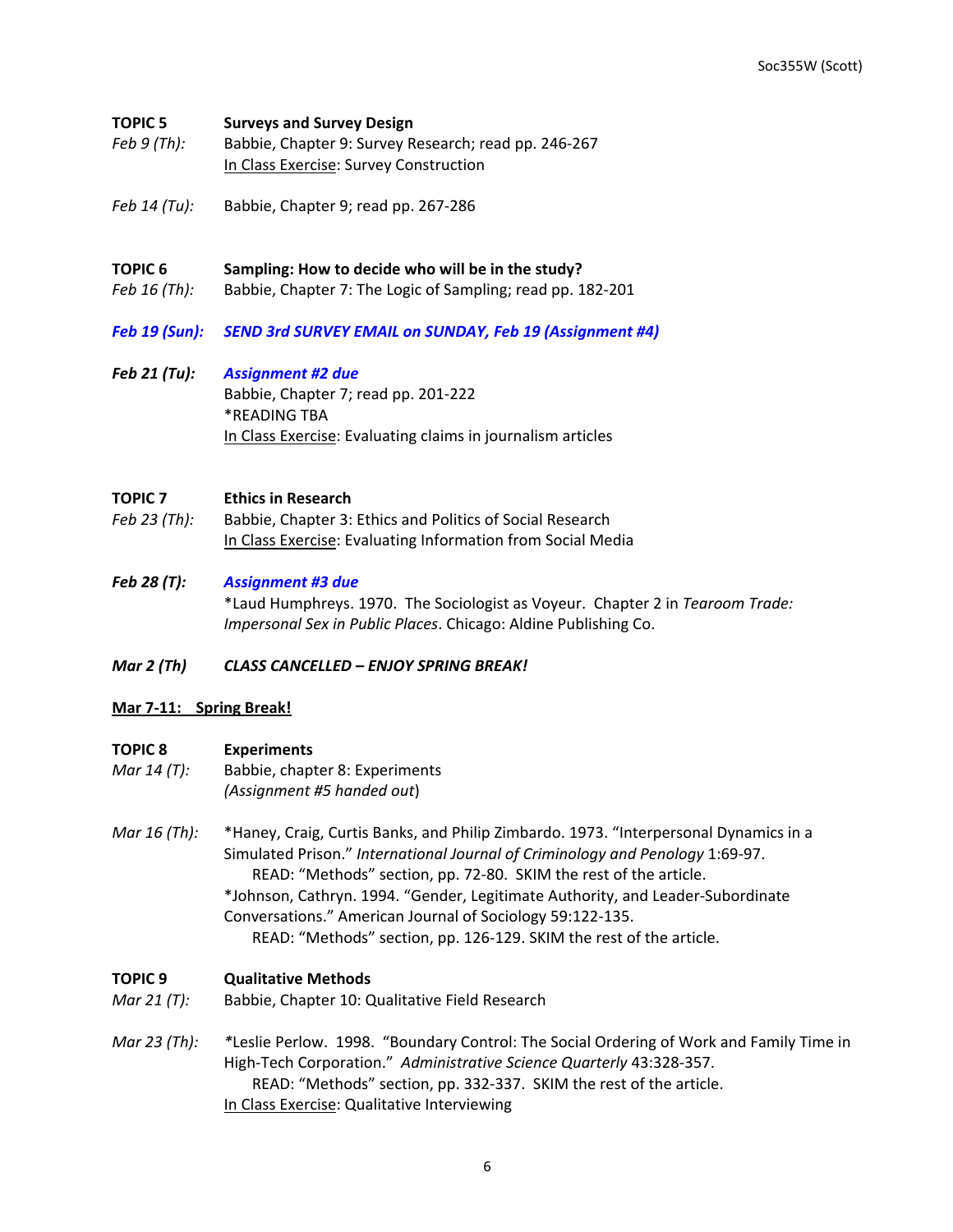## **TOPIC 10 Unobtrusive Research: Content Analysis & New Modes of Research**

*Mar* 28 (T): Babbie, Chapter 11: Unobtrusive Research; read 322-334 (stop at Analyzing Existing Statistics) Babbie, Chapter 13: Qualitative Data Analysis; read 382-393 (stop at Computer Programs for Qualitative Data)

# *Mar 30 (Th):* Qualitative Methods: Analysis \*Katharina Linder. 2004. "Images of Women in General Interest and Fashion Magazine Advertisements from 1955 to 2002." *Sex Roles* 51:409-421. READ: "Method" and "Results" sections, pp.413-418. SKIM the rest of the article. *Assignment #6 in class: Analyzing Ads*

## **TOPIC 11 Quantitative Data Analysis I:** Data Entry and Univariate Analysis in SPSS

Apr 4 (T): How do we organize our data? Babbie Chapter 14: Quantitative Data Analysis; read 412-425 (stop at Bivariate Analysis), 429-430 (Ethics and Quantitative Data Analysis). \*Wheelan, Charles. 2013. "What's the Point?" Ch. 1 in Naked Statistics: Stripping the Dread *from the Data*. NY: Norton & Company.

**Apr 6 (Th):** How do we find trends in our data? *Assignment #5 due* Babbie Chapter 16: Statistical Analyses; read 451-456 (stop at Regression Analysis) \*Wheelan, Charles. 2013. "Descriptive Statistics: Who was the best baseball player of all time?" Ch. 2 in *Naked Statistics*. NY: Norton & Company. In Class Activity: Learning SPSS: Frequencies & Recoding *(Assignment #7 handed out)*

# **TOPIC 12 Quantitative Data Analysis II:** Bivariate Analysis and Creating Tables in SPSS

Apr 11 (T): How are our concepts related to one another? Babbie Chapter 14: Quantitative Data Analysis; read 425-429 (start at Bivariate Analysis) Babbie Chapter 16: Statistical Analysis; read 460-470 (start at Inferential Statistics, stop at Other Multivariate Techniques) \*Wheelan, Charles. 2013. "Deceptive Description: He's got a great personality!" Ch. 3 in *Naked Statistics*. NY: Norton & Company. *(Assignment #8 handed out)*

#### *Apr 13 (Th): Assignment #7 due*

\*Wheelan, Charles. 2013. "Correlation: How does Netflix know what movies I like?" Ch. 4 in *Naked Statistics*. NY: Norton & Company. In Class Activity: Work on Assignment 8 in class